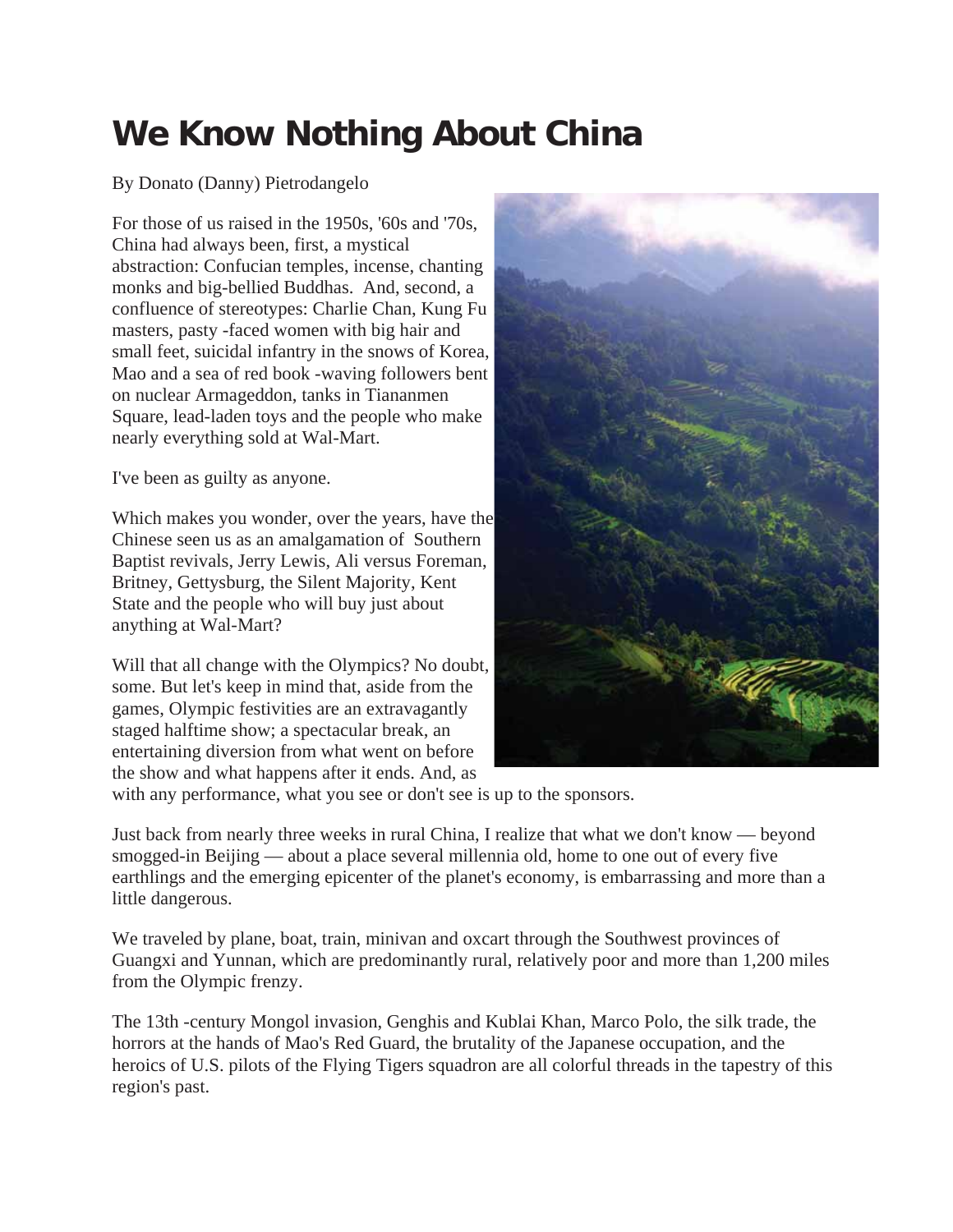

In these provinces, we were able to experience two very different sides of China: the velocity of tumultuous mega cities such as Kunming (population 7.5 million) and the country's remote, rural roots -- villages and hamlets, tucked into tropical forested valleys , cloud shrouded mountains or overlooking miles of terraced, rice fields. Frequently, we were the only Westerners in town.

Most importantly, we caught a glimpse into the impending collision of history, culture, class and economics threatening China. Through a small window, we witnessed the odd and ironic convergence of East and West, and the uneasy balance of creeping capitalism under Communist governance.

China has gone from zero to 60 faster than a Lamborghini.

Take development. As you enter even medium -size cities, the view is mind-boggling. Under construction superstructures in clusters of three, four or five piercing the skies. These aren't affordable housing for farmers turned factory workers. They're 20- to 30 -story condos, office buildings, five -star hotels and apartments, compliments of foreign investment — \$70 billion last year — and ready for the investors and their entourages already arriving. Some of the units are expected to rent for \$2,000 per month. That's about six months' take-home pay for a Chinese middle manager, or half the price of a new car.

But there doesn't appear to be a master plan for this spiraling urban expansion: A 12th -century temple sits in the shadow of a new skyscraper; the view from a luxury hotel's 15th floor is laundry drying on the roof of crumbling, concrete -block apartments.

An interesting and ironic convergence of China's old and new: scaffolding surrounding the multi-story construction projects is made – not from steel – but from large, lashed bamboo poles.

Newfound prosperity over the past 10 years has spawned a unprecedented middle class. Earning as much as \$10,000 per year, as opposed to the average per -capita income of about \$2,000 a year, they have disposable income, a healthy habit for consumer goods and an anxious need to keep up with their neighbors.

The result is disorienting — the best and worst of the West in Chinese.

Backpack -carrying teens in acid jeans and T-shirts shop for stylish shoes, fashionable clothes, jewelry and rhinestone -covered cell phones. Girls giggle and gossip over lunch – bowls of noodles -- not burgers, while boys check them out; young moms survey what's available in kids wear, while young families ponder which model washing machine to buy.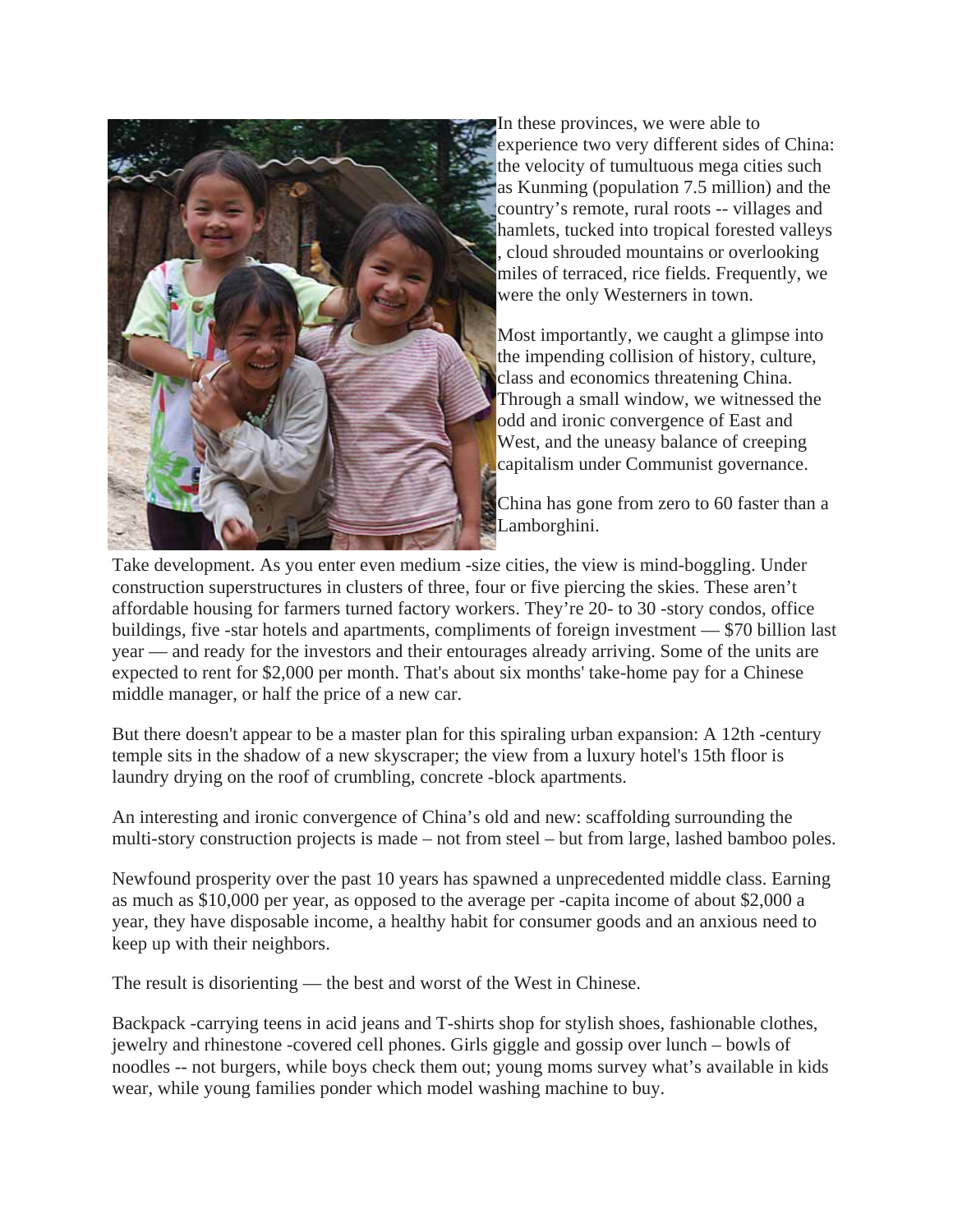Like Saturday in any mall in America. Between open front stores, there are stalls enjoying brisk business, selling pork shish kabobs, fried chicken feet and baskets of exotic fruits and vegetables. Old, blind women tell fortunes on the sidewalk, while behind them, hungry shoppers can choose from bowls of rice or noodles, small fish-on-a-stick and lots of things I didn't recognize A few blocks over, an amused and friendly salesman invites us to sample his fare — a table spread with ready-to -eat pig snouts, duck heads, snakes and lizards.

At night, the action continues in garish pall of an endless row of neon signs.

A piece of China few Olympic visitors will see is the rural countryside. While I hate cliches, breathtaking doesn't do it justice.

Take the Li River. It winds through towering, forested, limestone mountains that the Chinese liken to dragon's teeth. Rising from the river's edge — sometimes reaching up through a soft halo of clouds — these towering, cylindrical formations are extraordinary wonders of nature. Stretching far into the horizon, no two peaks are the same.

Farther west, the rural center of Yunnan province is a region frozen in time. In a village called Yuanyang, the women are known for their intricately embroidered, vests, wraps, tunics and hats. The stitch work is intertwined in rainbows of color. These are everyday outfits worn by young girls walking unabashedly with friends dressed T's and jeans. Merchandising has made its inroads here as well. Shops with stylish clothes and sportswear sharing ancient cobblestone roads with butcher stalls and food vendors.

Again, breathtaking is insufficient to describe the rice fields of Yuanyang. Terraces are carved into the slopes of hills, creating cascading rows of brilliant green ribbons. The terraces themselves are subdivided -- with low rock walls and small patches of other crops – which create curved parcels of growing rice, individually laid out to fit the unique shape of a particular terrace. The stepping stone-like ridges, are tended as they have been for centuries – by hand, with cycles and water buffalo drawn plows.

Viewed from above, there's peaceful symmetry to the scene, a design that seems uniquely Chinese, in which farmers shape their crops to the land, rather than the land to their crops.

Sad to say, it's a way of life that's quickly vanishing — and the loss poses multiple problems for the Chinese government.

While Mao envisioned a classless society, capitalism doesn't. Rural regions enjoy very little of China's new prosperity. While urbanites earn an average \$2,500 per year, rural residents make less than half that, and six out of 10 make less than \$600 per year. These oppressively low wages cover little more than subsistence. For instance, more than nine out of 10 urbanites own both refrigerators and washing machines; in rural areas its three out of 10.

The disparity is causing discontent — sometimes violent — and an exodus from farms to the city with hope for a factory job and dreams of better life.

According to the government, every year, about 12 million farmers or their off-spring move to the city. With 9 million city dwellers currently without jobs, and the unemployment rate at 10